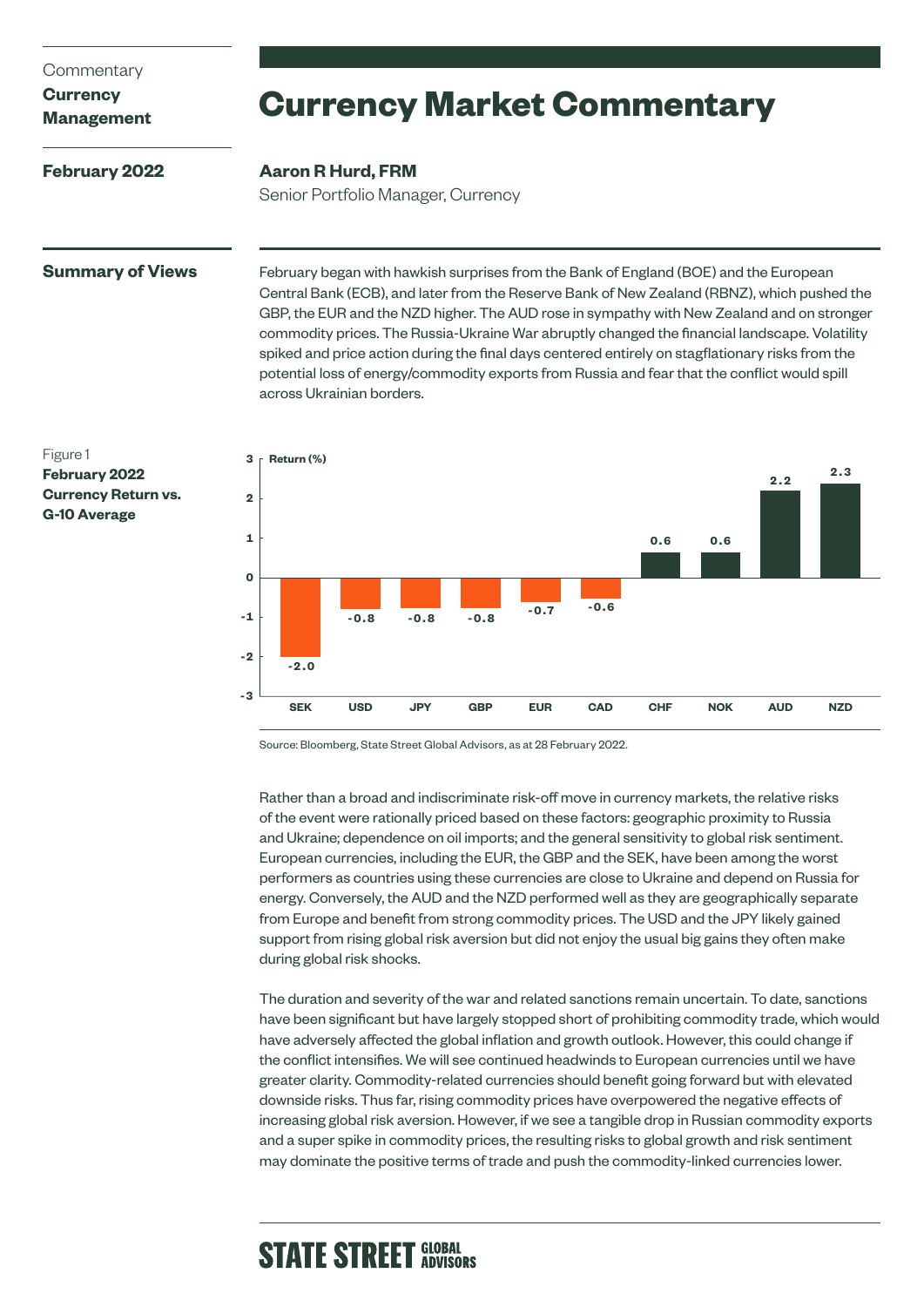# Figure 2 **February 2022 Directional Outlook**

|            | <b>Tactical Outlook</b> | <b>Strategic Outlook</b> |
|------------|-------------------------|--------------------------|
| <b>USD</b> |                         |                          |
| <b>EUR</b> |                         |                          |
| <b>GBP</b> |                         |                          |
| <b>JPY</b> |                         |                          |
| <b>CHF</b> |                         |                          |
| <b>CAD</b> |                         |                          |
| <b>NOK</b> |                         |                          |
| <b>SEK</b> |                         |                          |
| <b>AUD</b> |                         |                          |
| <b>NZD</b> |                         |                          |

Note: All individual currency views in the table above are relative to the G-10 average. Source: State Street Global Advisors, as at 28 February 2022.

# **Review and Outlook by Currency**

### **US Dollar (USD)**

The USD lost 0.82% against the G-10 average in February. The month started on a negative note as, on 2 February, the ADP employment report disappointed with a loss of 301k jobs compared to expectations of a 180k gain. The next day a modest hawkish surprise from the ECB and the BOE further weakened the dollar. A positive surprise in Consumer Price Index (CPI) on 10 February — 7.5% YoY versus expected 7.3% — pushed short end US yields sharply higher and helped the USD to recover some of the losses. The rally extended on news of the Russia-Ukraine War as the initial risk-off reactions pushed the USD back into positive territory. However, those gains quickly evaporated as investors rotated into currencies of commodity exporters, which stood to gain from possible restrictions on Russian and Ukrainian commodity exports.

We are negative on the USD over the longer term. However, any sustained downtrend is likely to be delayed as the uncertain situation in Ukraine depresses European currencies and perpetuates the USD supportive equity market volatility. Looking ahead of the Russia-Ukraine War, longer-term fundamentals point to a weaker USD. The dollar is very expensive compared to our estimates of long-run fair value, and the G-10 leading US growth, especially through the pandemic, is likely to revert quickly back to its long-run average. In addition, the USD tends to fall in a rising rate environment. Unlike the 2013–2018 policy tightening cycle, the United States is not in a uniquely positive position. Other central banks are also tightening and commodity markets are enjoying a bull rather than a bear market. Once the Russia-Ukraine War finds a resolution, we will have to examine the potential for headwinds from a more rapid rotation away from the US dollar as a reserve currency in response to the sanctions on Russia's foreign currency reserves.

# **Euro (EUR)**

The euro lost 0.69% versus the G-10 average. The EUR rallied after a record 5.1% YoY CPI print on 2 February, continuing higher the next day after the ECB President Christine Lagarde indicated that a 2022 rate hike was possible. The initial appreciation on 3 and 4 February gave way to a steady downtrend, which accelerated as the Russia-Ukraine War materialized. The eurozone, and by extension the EUR, is facing serious stagflationary risks due to the high dependence on Russian energy imports, which may get affected by war-related sanctions. Of course, there would be other economic and humanitarian risks as well if the conflict were to move beyond Ukraine's borders.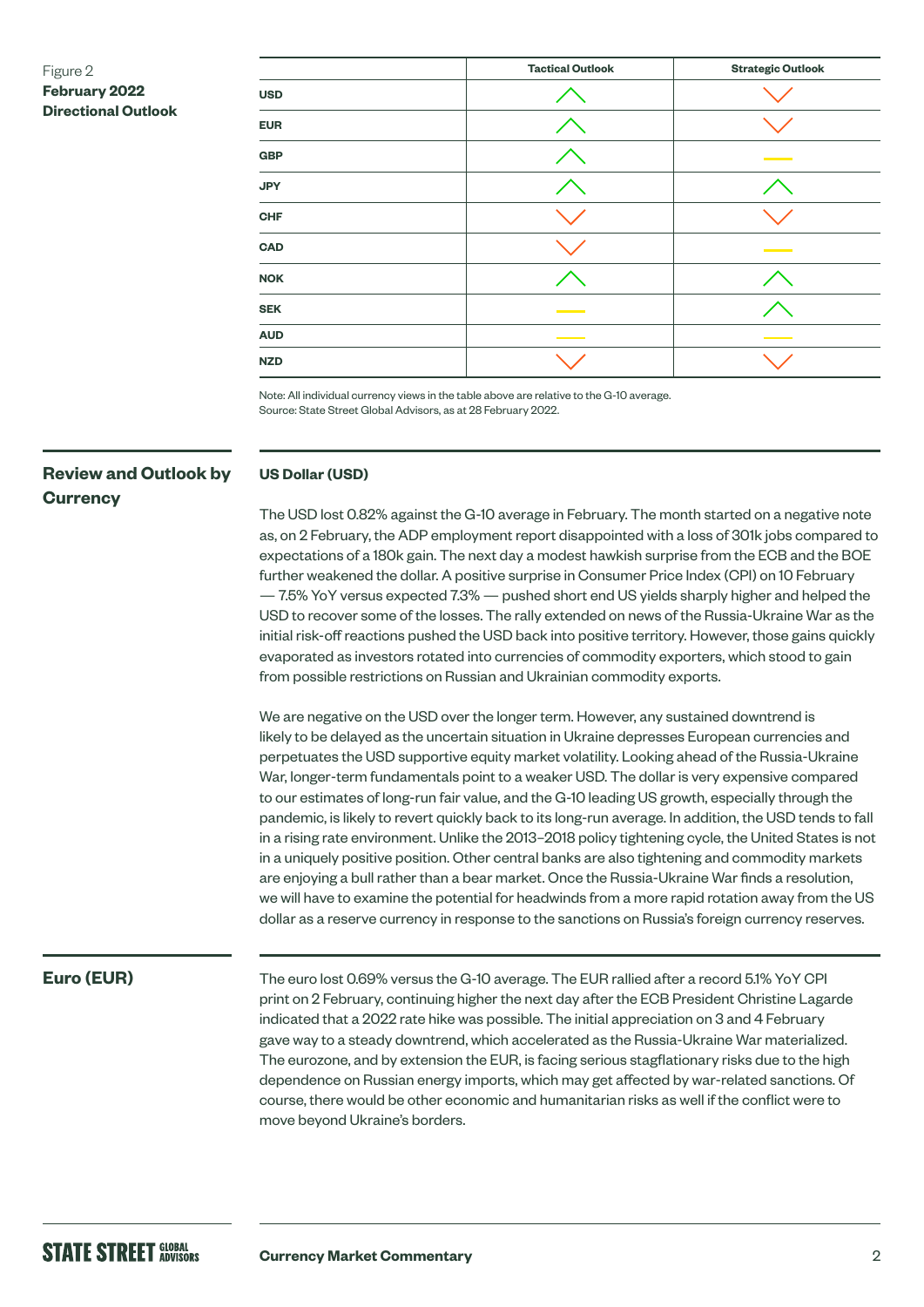We are broadly negative on the euro due to the risks from the war, which threaten the European Union's (EU) growth outlook, and point to looser monetary policy for longer. Longer term, once the uncertainty over Ukraine subsides (which could take very long in the worst-case scenario), we see room to have a more constructive discussion on the EUR. The current conflict is a clear negative for now, but it also incentivizes greater EU integration, higher fiscal spending and a more rapid transformation toward alternative energy sources. All these factors could ultimately promote a higher, long-run potential growth rate and support a sustained post-crisis recovery in the EUR.

### **British Pound (GBP)**

The pound finished February down 0.8% against the G-10 average but performed quite well for the rest of the month. The BOE meeting on 3 February saw four to five votes to raise interest rates by 0.25%, with four voters calling for a 0.5% hike, which was a GBP positive hawkish surprise. A recovery in the Purchasing Managers Index (PMI) data after a brief Omicron-related pullback in December along with a positive CPI surprise, 5.5% YoY relative to 5.4% expected, underpinned the hawkish tilt of the BOE, leading to further GBP gains. All these gains unraveled with the onset of the Russia-Ukraine War, which sent the GBP sharply lower into the month-end. The United Kingdom is less dependent on Russian energy exports, but its gas prices are linked to EU gas prices, which spiked higher. The GBP was also pulled down as lower rates and the impact of financial sanctions on Russia resulted in a dramatic sell-off in financial companies, a key sector for the UK economy.

Our GBP view is mixed. Near term, the bias is likely lower due to risks from the Russia-Ukraine War. For now, we would be more inclined to sell the GBP against the safer USD and the JPY. However, we also see some near-term potential in selling the GBP against currencies that enjoy the benefits of both rising yields and strong commodity prices, such as the NZD and the NOK, but warn that such positions may be volatile in the current environment. Once geopolitical uncertainty resolves, we should see greater room for sustained GBP appreciation powered by its cheap valuation versus long-run fair value, resilient fundamentals, rising policy rates and our expectation of broad USD weakness.

### **Japanese Yen (JPY)**

The Japanese yen fell 0.82% relative to the G-10 average in February. Rising global yields prior to the Russia-Ukraine War kept the JPY on the back foot for most of the month. Like the USD, the JPY experienced a strong surge immediately following the war, but that quickly reversed as the focus of investors shifted in favor of commodity currencies. Japan is a major oil importer, and the Bank of Japan has been resistant to tightening policy to boost the currency as an offset to rising import prices.

Our long- and short-run models favor the JPY. Long term it looks very cheap and is near its 30-year low on a real effective exchange rate basis. Shorter-term models are also positive in this risk-off environment due to the ability of the JPY to act as a diversifier of risky assets during times of global turmoil. However, as we saw in late February, the yen is unlikely to appreciate as much in this crisis compared to historical crisis periods because the commodity-positive impact favors currencies with a positive or at least neutral commodity exposure. That said, we would expect the JPY to perform better if the war intensifies enough to cause a more severe expected downturn in global economic activity and monetary policy expectations.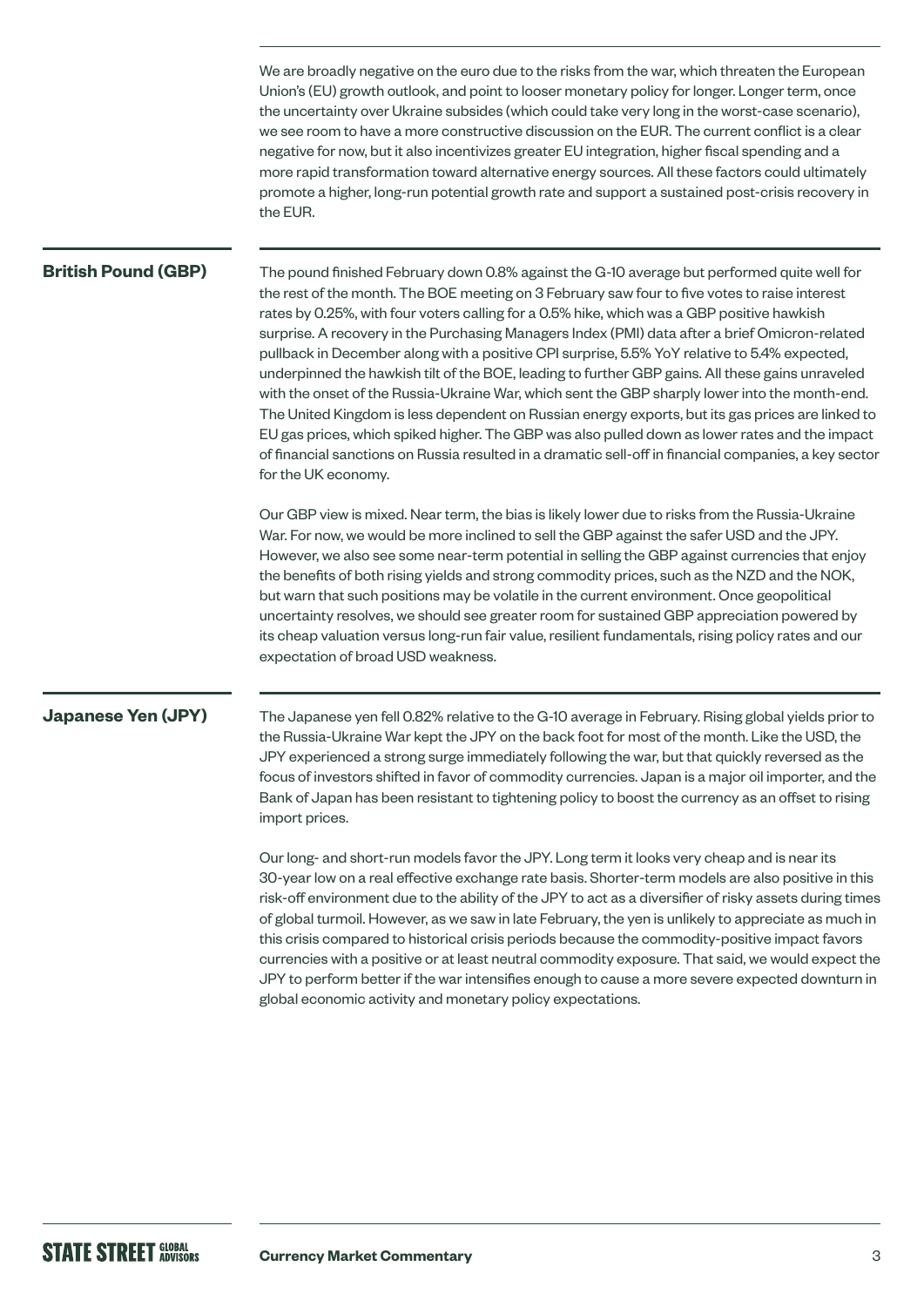| <b>Swiss Franc (CHF)</b>        | The CHF gained 0.58% versus the G-10 average in February. The CHF trended lower in response<br>to hawkish ECB surprise on 3 February and a general uptrend in global yields. The gradual<br>increase in geopolitical tensions mid-month caused a defensive rotation back into the CHF,<br>lifting it into positive territory for the month. The fears were realized with Russia's recognition of<br>Ukraine's breakaway regions and ultimate invasion. However, rather than pushing the CHF even<br>higher, it resulted in very volatile trade for several reasons. Switzerland is not as dependent on<br>Russian energy imports as the EU and also tends to function as a safe haven in times of European<br>crises. But the CHF is also exposed to the broad negative growth impact to the European region<br>and has some energy import price exposure.<br>We are negative on the CHF due to ultra-low yields, low inflation, prospects for accelerated<br>interventions by the Swiss National Bank to limit further CHF gains and its extreme overvaluation<br>versus the long-run fair value. Recent volatility in risky asset markets and the ongoing Russia-<br>Ukraine War will likely limit near-term CHF downside, but we look through medium term and favor<br>short franc positions. |
|---------------------------------|--------------------------------------------------------------------------------------------------------------------------------------------------------------------------------------------------------------------------------------------------------------------------------------------------------------------------------------------------------------------------------------------------------------------------------------------------------------------------------------------------------------------------------------------------------------------------------------------------------------------------------------------------------------------------------------------------------------------------------------------------------------------------------------------------------------------------------------------------------------------------------------------------------------------------------------------------------------------------------------------------------------------------------------------------------------------------------------------------------------------------------------------------------------------------------------------------------------------------------------------------------------------------------------------------|
| <b>Canadian Dollar (CAD)</b>    | The CAD lost 0.55% versus the G-10 average in February. The entire loss happened quickly in the<br>opening days of the month with the CAD falling more than 1% by 4 February after a disappointing<br>Canadian payroll and hawkish central bank surprises outside of Canada. Rising oil prices during<br>the first half of the month helped the CAD to recover some of that initial loss, but by 22 February<br>the currency was still trading near its early month lows. The impact of the Russia-Ukraine War<br>pushed the CAD higher, retracing about half its loss by the month-end. Canada benefits from<br>higher commodity/oil prices and is geographically removed from Ukraine. The CAD fits the profile<br>of currencies that rallied in response to the crisis.                                                                                                                                                                                                                                                                                                                                                                                                                                                                                                                       |
|                                 | Going forward, our CAD view is mixed. Over the course of the year, we see steady monetary<br>policy tightening, a strong economy and high oil prices, which should push the currency<br>higher versus the USD toward our fair-value estimate of 1.18, a gain of nearly 7%. Continued<br>upward pressure on commodity prices from the Russia-Ukraine War should be a net positive<br>for the currency. But if the situation deteriorates significantly, the general fall in global growth<br>expectations and rising risk aversion will likely overpower the positive commodity impact to send<br>the CAD lower relative to the usual safe havens: the USD, the JPY and likely the CHF. Against<br>the other higher-yielding commodity currencies, the NOK, the AUD and the NZD, the outlook<br>for the CAD is more complicated. If the intensity of the crisis remains as is, cheaper commodity<br>currencies will likely outperform. However, in a severe scenario, we expect all commodity<br>currencies to fall but for the CAD as it is stabilized by its ties to the more resilient US economy.                                                                                                                                                                                             |
| <b>Norwegian Krone</b><br>(NOK) | The krone gained 0.6% against the G-10 average in February, thanks to a late-month rally<br>prompted by the spike in oil prices. After a quiet start to the month, the NOK slid lower until the<br>onset of the Russia-Ukraine War. On 10 February, the Norwegian CPI for January disappointed<br>with expectations falling to 3.2% YoY versus expectations of 4.2%. This weakness in CPI reduced<br>the incentive for aggressive Norges Bank monetary policy tightening at a time when global yields<br>were rising aggressively, which affected the NOK. This reversed sharply after the start of the<br>Russia-Ukraine War as the dramatic increase in oil prices pushed the currency back into positive<br>territory despite Norway's proximity to Russia.                                                                                                                                                                                                                                                                                                                                                                                                                                                                                                                                   |
|                                 | Notwithstanding the near-term risks to the NOK from elevated equity market volatility, we<br>are positive on the currency over both short- and long-term horizons. The NOK is historically<br>cheap on a real effective basis and against our estimates of its long-run fair value. Additionally,<br>cyclical fundamentals also support the NOK's appreciation. The rising geopolitical risks and<br>longer-term underlying supply/demand dynamics suggest continued oil market strength, which<br>will only bolster Norway's record trade surplus. Inflation is moderating but should remain strong<br>enough to keep the Norges Bank on its projected tightening path. In short, the krone is cheap<br>with commodity support, rising yields and solid growth fundamentals.                                                                                                                                                                                                                                                                                                                                                                                                                                                                                                                    |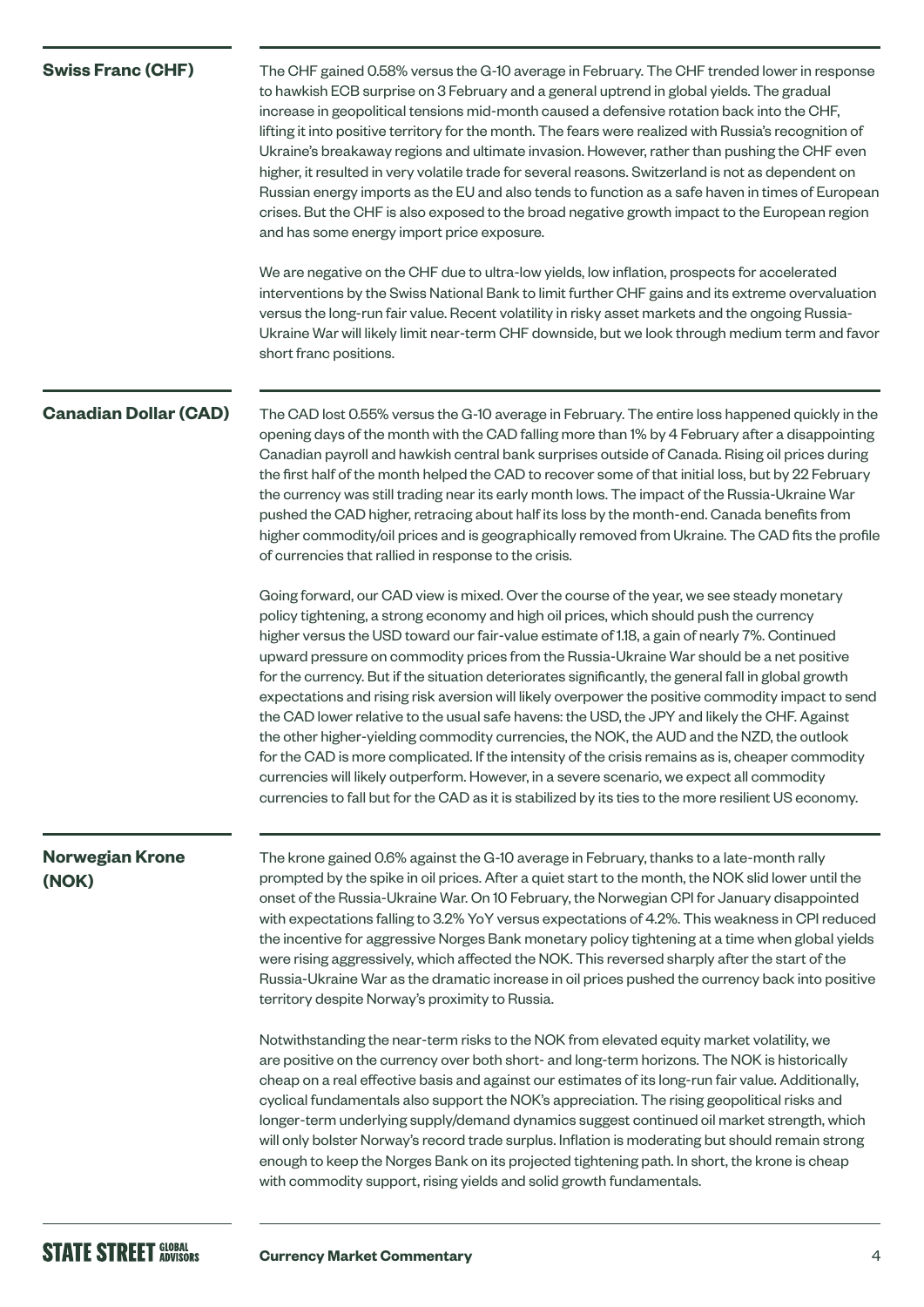| <b>Swedish Krona (SEK)</b>         | The krona was the worst-performing currency in G-10, down 2.0% versus the average.<br>It started with a strong rebound from its period of underperformance in Q4 2021 and January<br>2022 triggered by rising PMI readings for January. The hawkish ECB shift on 3 February likely<br>supported the currency as investors projected the possibility that the Riksbank would move<br>next. However, the Riksbank quickly put an end to the SEK strength at its meeting on 10 February.<br>Once again, the central bank showed no intention of tightening monetary policy before mid-<br>2024. The krona's downtrend continued following the Russia-Ukraine War due to worries that<br>the weakness in the EU would impair Sweden's growth expectations and that the crisis could<br>spill beyond the borders of Ukraine.<br>The SEK remains among the cheapest G-10 currencies but is likely to remain so near term due<br>to the divergence between the Riksbank's policy and those of other central banks as well as the<br>acute uncertainty regarding the EU's growth outlook. That said, the recent sell-off in SEK looks<br>excessive given its cheap long-run valuation and a solid medium- to long-term growth outlook.<br>We see room for recovery once we gain even a modest amount of clarity on the war, though it<br>may be best to express a positive SEK view versus other low yielders such as the EUR and the |
|------------------------------------|-------------------------------------------------------------------------------------------------------------------------------------------------------------------------------------------------------------------------------------------------------------------------------------------------------------------------------------------------------------------------------------------------------------------------------------------------------------------------------------------------------------------------------------------------------------------------------------------------------------------------------------------------------------------------------------------------------------------------------------------------------------------------------------------------------------------------------------------------------------------------------------------------------------------------------------------------------------------------------------------------------------------------------------------------------------------------------------------------------------------------------------------------------------------------------------------------------------------------------------------------------------------------------------------------------------------------------------------------------------------------------------------------------------------------------|
|                                    | CHF that are also exposed to the crisis.                                                                                                                                                                                                                                                                                                                                                                                                                                                                                                                                                                                                                                                                                                                                                                                                                                                                                                                                                                                                                                                                                                                                                                                                                                                                                                                                                                                      |
| <b>Australian Dollar</b><br>(AUD)  | The Australian dollar rallied steadily through the month to finish up 2.2% versus the G-10 average.<br>The continued rapid recovery from Omicron and near-record strength in commodity terms of<br>trade supported the currency. The Russia-Ukraine War initially hurt the AUD as it is generally<br>sensitive to a broad risk sentiment. But the weakness quickly reversed as investors differentiated<br>based on geographic location and sensitivity to commodity prices. Australia is geographically<br>away from Europe and benefits from the positive commodity price shock, even though that shock<br>is happening for wrong reasons.                                                                                                                                                                                                                                                                                                                                                                                                                                                                                                                                                                                                                                                                                                                                                                                  |
|                                    | Positive Australian fundamentals and our expectation that the Reserve Bank of Australia will<br>eventually begin to tighten monetary policy point to further upside for the currency. Looser<br>fiscal and monetary policy in China should support China's growth as the year progresses, which<br>should have positive spillover effects for the AUD. Near term, the AUD should continue to rise in<br>the face of the risks related to the war, but that could change quickly. If Russian and Ukrainian<br>commodity exports volumes were to fall substantially, the stagflationary impact and rising risk<br>aversion would likely overpower the positive commodity price impact, sending the AUD lower.                                                                                                                                                                                                                                                                                                                                                                                                                                                                                                                                                                                                                                                                                                                   |
| <b>New Zealand Dollar</b><br>(NZD) | The New Zealand dollar was the top-performing currency in G-10, +2.3% versus the G-10<br>average. The reasons for the NZD's rally through the month were nearly identical to that of the<br>AUD. It enjoys very strong commodity terms of trade, strong growth, high employment and<br>is geographically distant from Ukraine. The NZD's strength was further bolstered by a more<br>hawkish than expected RBNZ, which raised rates to 1% on 22 February and signaled a continued<br>steady pace of policy tightening. New Zealand has the highest policy rate in the G-10, and<br>investors still expect the RBNZ to deliver the greatest number of hikes of all G-10 central banks<br>between now and year-end.                                                                                                                                                                                                                                                                                                                                                                                                                                                                                                                                                                                                                                                                                                             |
|                                    | With rising yields and strong underlying growth fundamentals, the NZD looks quite attractive.<br>However, our models have turned slightly negative due to a recent deceleration in economic<br>activity, which makes sense as the country reaches and surpasses full employment. Relative to<br>long-run valuations, the NZD appears attractive against the USD and the CHF, but is not as cheap<br>as the other commodity currencies. This is likely to restrain any upside in the NZD against the<br>broad G-10.                                                                                                                                                                                                                                                                                                                                                                                                                                                                                                                                                                                                                                                                                                                                                                                                                                                                                                            |